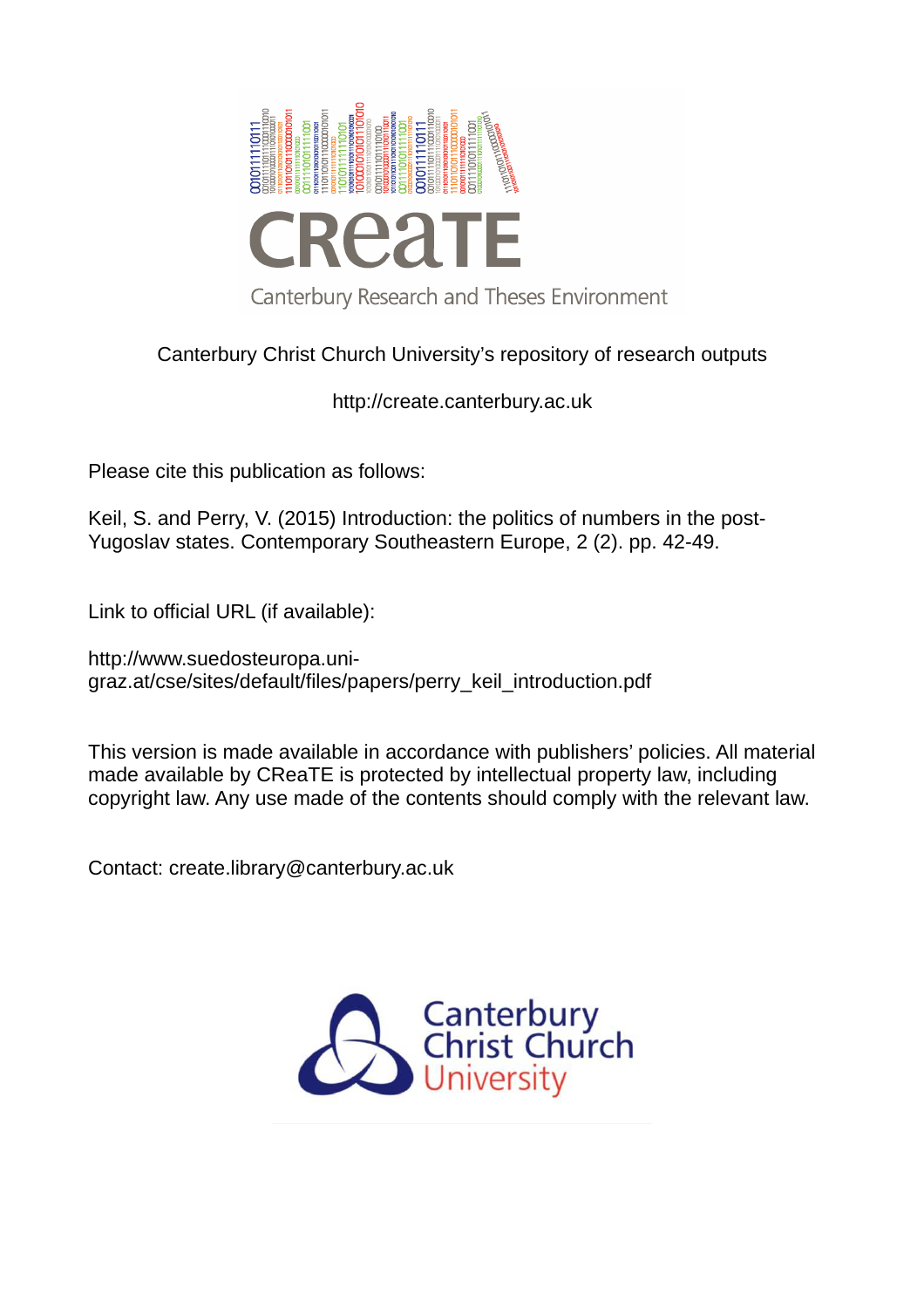

# **Introduction: The Politics of Numbers in the Post-Yugoslav States**

Soeren Keil Reader, Canterbury Christ Church University [soeren.keil@canterbury.ac.uk](mailto:soeren.keil@canterbury.ac.uk) 

Valery Perry Lecturer, Sarajevo School of Science and Technology [valeryperry@yahoo.com](mailto:valeryperry@yahoo.com) 

[http://www.suedosteuropa.uni-graz.at/cse/en/](http://www.suedosteuropa.uni-graz.at/cse/en/introduction)introduction *Contemporary Southeastern Europe,* 2015, 2(2), 43-49

*Contemporary Southeastern Europe* is an online, peer-reviewed, multidisciplinary journal that publishes original, scholarly, and policy-oriented research on issues relevant to societies in Southeastern Europe. For more information, please contact us a[t info@contemporarysee.org o](mailto:info@contemporarysee.org)r visit our website a[t www.contemporarysee.org](http://www.contemporarysee.org/)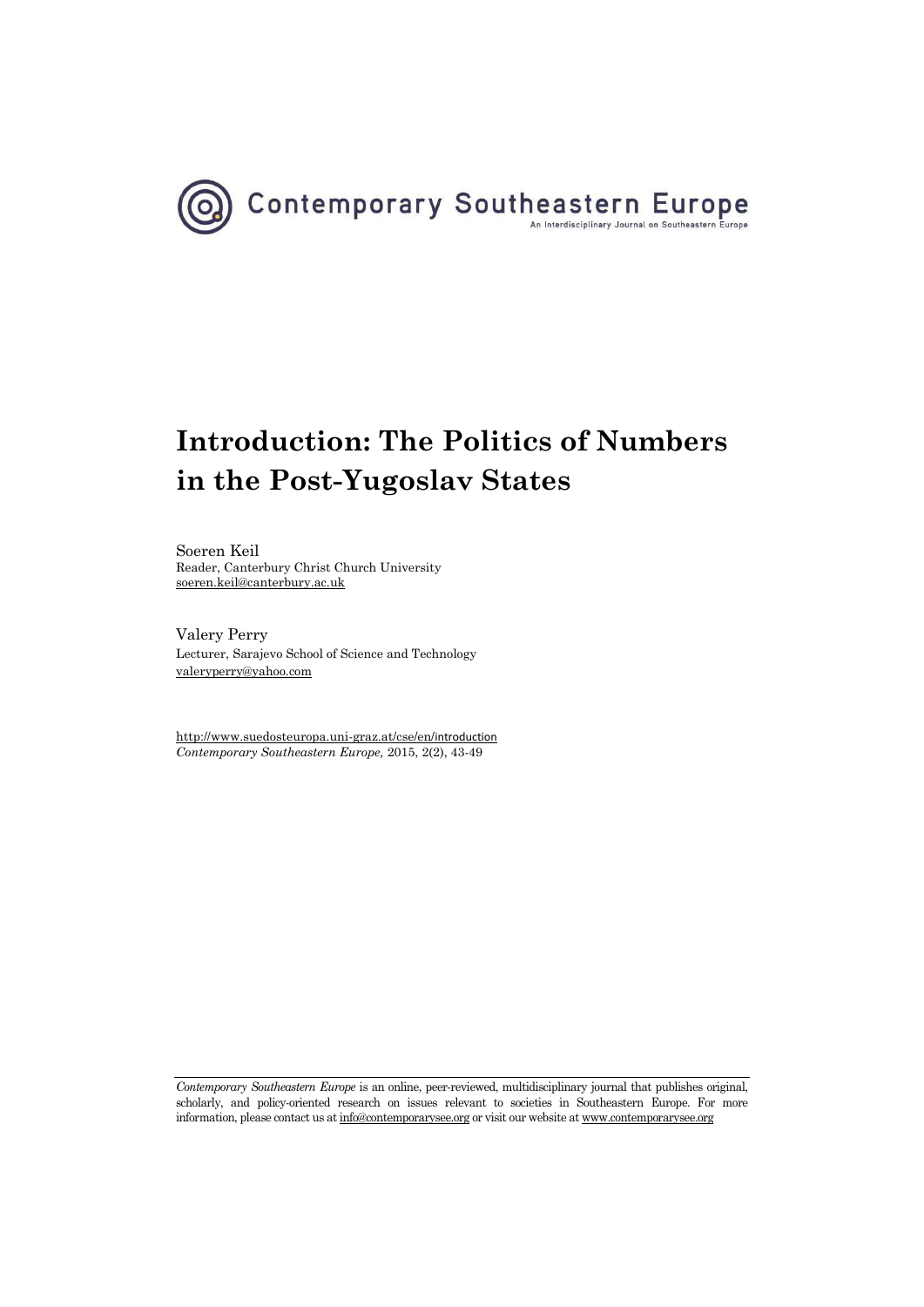## **Introduction: The Politics of Numbers in the Post-Yugoslav States**

Valery Perry and Soeren Keil\*

#### **Introduction: The Merits and Pitfalls of Counting Populations**

Since 1991, every country in the former Yugoslavia has either held, or has attempted to hold, a census. The most recent efforts occurred in or around 2011, reflecting both the interest of harmonizing with the European Union's (EU) own 2011 census round, as well as the need for accurate data in a region that has experienced significant population flux in the past generation. Macedonia's 2011 census was cancelled during the enumeration period due to objections related to the counting procedure, but grounded in politics related to the Macedonian and Albanian populations, and representation provisions in the Ohrid Framework Agreement that ended the violent conflict in the country in 2001. Bosnia and Herzegovina (BiH) collected data for the first time since the war in 2013, but as of this writing (October 2015) the results have not been finalised.<sup>1</sup> Kosovo's census results have been contested by Belgrade, with a number of Serb majority municipalities in Kosovo boycotting the census while other minorities have also questioned the results.

In the former Yugoslavia, censuses are clearly not about the simple number of persons in a household or their education; the number of people in a municipality; the numbers of people employed; the percentage of people who drive or take public transportation to work; or other such information common to census taking in other parts of the world (including most EU Member States). In this region, the census very often becomes focused squarely on sensitive identity questions related to one's ethnicity, one's nationality, one's religious affiliation, and one's mother tongue. Interest in these sensitive questions is not purely academic, but based on either existing required quotas and representation requirements and local level budgeting decisions, or on the aspirational politics of groups seeking to ensure greater formal mandated participation in power structures, at either the local or state level. As Simon and Piché argue, "[t]he statistical representation of diversity is a complex process which reveals the foundations of societies and their political choices. Thus there is a gap between the apparent ethnic and racial diversity in most countries in the world and the way these societies perceive themselves [...]."<sup>2</sup> The link between a defined group and a defined piece of territory is not unique to the former Yugoslavia;

 $\overline{a}$ 

<sup>\*</sup> Valery Perry is an independent researcher and consultant based in Sarajevo. She is a Senior Associate in the Democratization Policy Council, and is teaching conflict analysis and resolution at the Sarajevo School of Science and Technology.

Soeren Keil is Reader in Politics and International Relations at Canterbury Christ Church University in the United Kingdom. His research interests include the political systems of the post-Yugoslav states, EU enlargement policy and conflict resolution in divided societies.

 $<sup>1</sup>$  Some basic preliminary data has been released such as the overall number of people residing in</sup> the country, but no actual breakdown of all the information has yet been released. It is expected that these data will be available later in 2015.

<sup>2</sup> Simon, Patrick and Victor Piché. 2011. Accounting for Ethnic and Racial Diversity: The Challenge of Enumeration. *Ethnic and Racial Studies* 35 (8), 1357-65, 1357.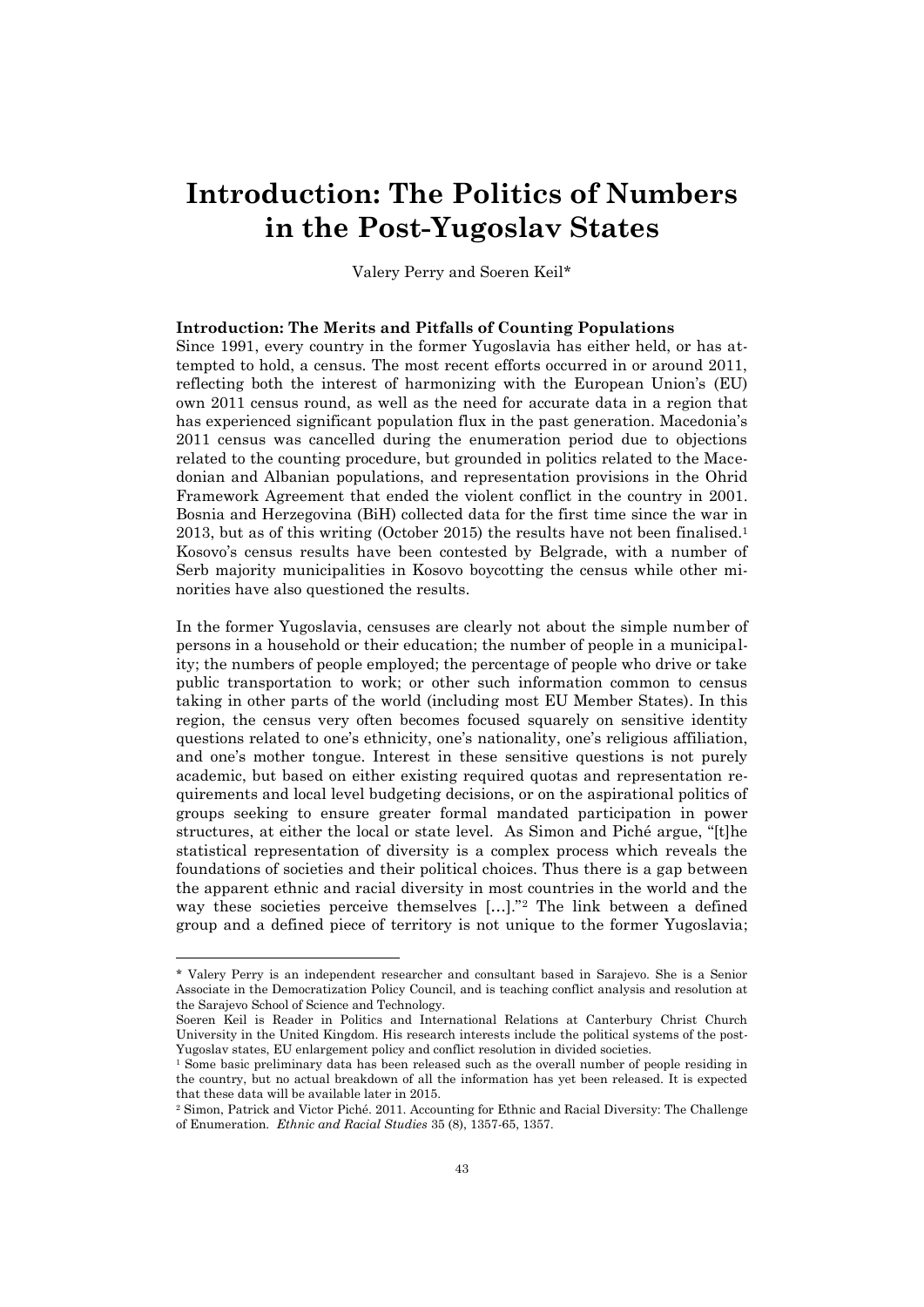Benedict Anderson notes in his study of identity construction and consolidation in Southeast Asia that, "[i]t would be unwise to overlook the critical intersection between map and census."3 These questions of who lives where and who rules where, and who is a majority or a minority, and who is constituent or not constituent, were at the core of the power struggles and led to violent conflict in the region in the 1990s. While the violence ended, the concerns about such issues, by people but especially by political parties both shaping and shaped by these dynamics, continues.

#### **Public Policy, Identity and Contestation**

This special issue aims to explore these issues by looking at the census experiences of each country that has emerged from the former Yugoslavia. While each case study presented has its own focus and structure, a number of themes emerge that demonstrate a certain cohesion among the cases.

One theme is the link between demographics and public policy, including political participation. Some of the cases ensure certain minimal representation of minorities based on the count of a minority in a certain area; reaching a threshold guarantees a certain level of representation or number of seats. In some cases this provides primarily for representation and certain rights (often language rights) at the local level, while in others state-level rights and representation is confirmed as well. As the discussions in Croatia demonstrate, local issues do not only reflect questions of minority rights protection, but can also link into previously unresolved issues related to the violent conflict that erupted in the country in the early 1990s. Similarly, discussions in Bosnia have demonstrated how important censuses can be in a system that is dominated by power-sharing quotas and positive discrimination for minorities. This link between representation and numbers creates a context in which everybody – and *every body* – counts, leading to incentives to ensure the highest possible number of one's own group, to in turn ensure the highest possible representation.

While a census is typically aimed at being a "snapshot" of the people residing in a country at the time of the enumeration process, these political incentives create motivation to ensure that this snapshot is enlarged, to include diaspora who have been out of country for short- or long-periods of time. Discussions on including the diaspora have not only contributed to problems during the census process in Macedonia, but have also been present in Bosnia and Kosovo. This competition for numbers is further expressed through often organized efforts to ensure that individuals declare "cleanly" as members of just one identifiable group, or speak one primary mother tongue; persons of complex or mixed heritage, or those who seek not to declare are often expected to "take sides" to ensure greater numbers of one group or the other. The fact that sensitive, identity-focused questions are not in fact required by the EU has not removed the political allure of categorizing citizens in this manner. Censuses remain key instruments of ethnic engineering,<sup>4</sup> of creating a certain type of polity, in which  $\overline{a}$ 

<sup>3</sup> Anderson, Benedict. 1991. *Imagined Communities: Reflections on the Origin and Spread of Nationalism*. London: Verso (Excerpt from Chapter 10), 249.

<sup>4</sup> On ethnic engineering, see Stiks, Igor. 2006. Nationality and Citizenship in the Former Yugoslavia: From Disintegration to European Integration. *Southeast European and Black Sea Studies* 6(4), 483-500.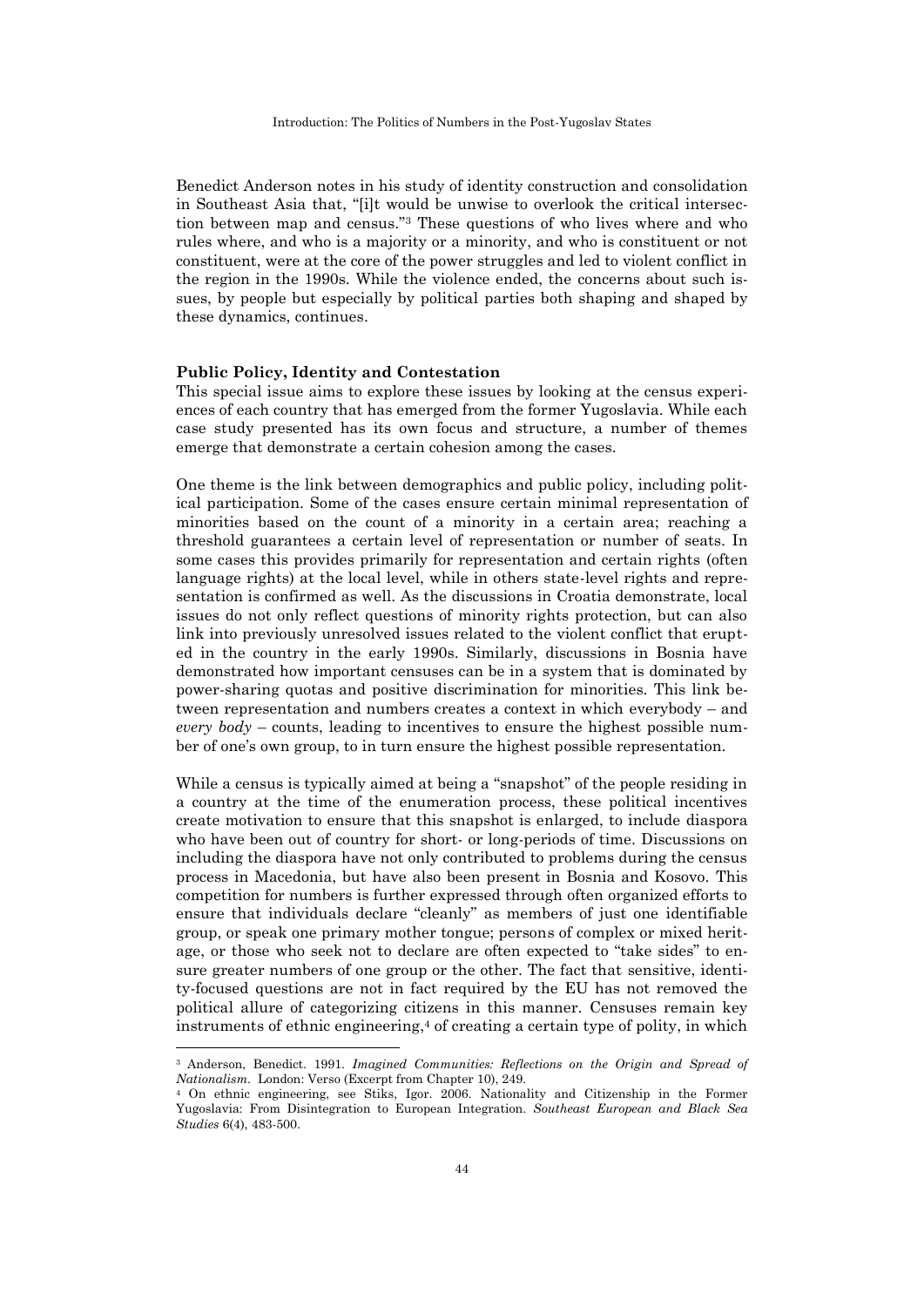different groups live, have rights and enjoy political and societal participation, while others (those not counted, or not fitting the previous pattern) remain marginalized. This is nowhere truer than in the post-Yugoslav states. In turn, this means that those organizing a census become political actors, engineering questionnaires and methodologies according to which the population is categorized, and deciding who is and is not counted.<sup>5</sup>

Another theme that runs through several of the contributions reflects the fact that these challenges related to identity are not unique, and have been evident in census efforts in the region for over a century. This is particularly visible in the discussion of identities such as "Muslim", which have changed in numerous countries, including Bosnia and Montenegro, where the dominant category has become "Bosniak." Identities have changed at various times in each country's history, as new census responses have been available; while a person could remain the same as an individual between two separate census periods, their available identity options could in fact change, meaning that in one census they could be offered a different range of ethnicity or nationality options than in another, being left to consider which "box" is more appropriate for them to tick (if any). Another example of this form of identity change would be the rise and fall of the category "Yugoslavs" which played a key role in the 1950s in Yugoslavia, when Tito was trying to promote a common identity for all Yugoslav peoples. Nowadays, this identity does not feature anymore in censuses – and like the state, Yugoslavs seem to have disappeared. Florian Bieber has recently analyzed how different processes have affected the construction of national identities in the post-Yugoslav states. He highlights processes of statedissolution, nation-state-building, the reification of national identities and the emergence of new categories as key elements that influenced the development of census categories in these states.<sup>6</sup>

A third theme in these articles is contestation, as certain aspects of nearly all of these censuses have been contested by various groups claiming pressure, over- or under-counting, or flawed data collection methods.7 Once group rights have been identified and enshrined in public policy, the importance of the count makes it obvious that results will often be challenged, as tangible budgetary or political participation rights are based on these numbers. This environment also increases the ethnic stakes of what is  $-$  to people outside of the region  $$ often believed to be a purely technical exercise. All country studies in this special issue mention different forms of contestation. Some of these contests are based on questions such as whether to include the diaspora, while others evolve around socio-economic factors. For example, Roma in most countries are permanently undercounted because of lack of permanent residence, low literacy rates and social exclusion, which makes their participation in census exercises

 $\overline{a}$ 

<sup>5</sup> Nobles, Melissa. 2000. *Shades of Citizenship: Race and the Census in Modern Politics*. Stansford: Stansford University Press; See also Kertzer, David and Dominique Arel (eds.). 2002. *Census and Identity: The Politics of Race, Ethnicity and Language in National Censuses*. Cambridge and New York: Cambridge University Press.

<sup>6</sup> Bieber, Florian. 2015. The Construction of National Identity and its Challenges in Post-Yugoslav Censuses. *Social Science Quarterly* 96(3), 873-902, 880.

<sup>7</sup> On the issues of census contestation in the post-Yugoslav states see Visoka, Gëzim and Elvin Gjevori. 2013. Census Politics and Ethnicity in the Western Balkans. *East European Politics* 29(4), 479-98.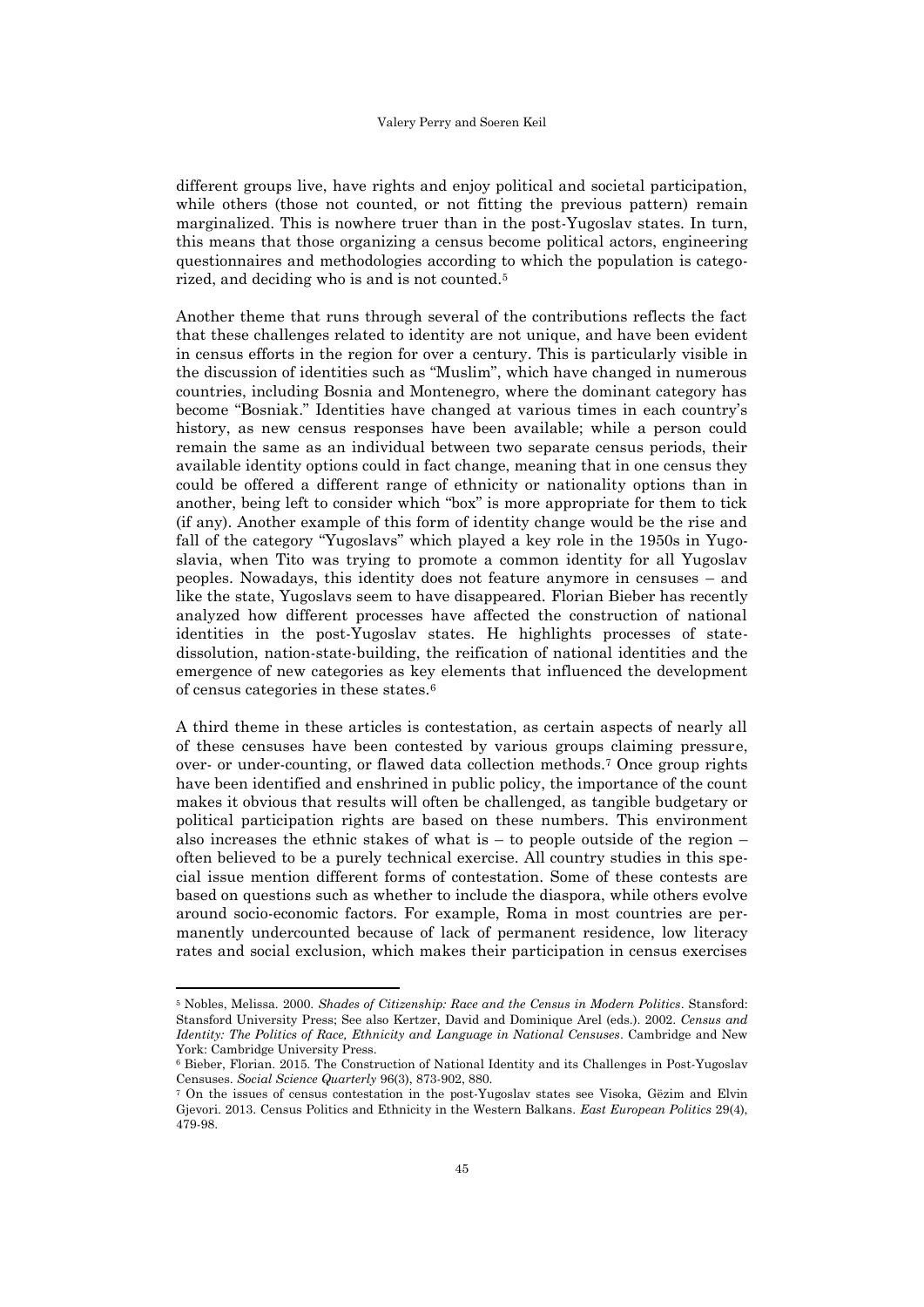particularly difficult. Other contests arise out of the question of refugees and displaced persons. Should these individuals be included in the censuses of the countries where they are refugees, or should they be included in the censuses in the countries where they originally come from (and supposedly will return to)? How would data reliability be affected if they were included in both? What if this group of people is not included in any of the censuses because of their "in-between" status? These are but some of the questions which have resulted in contestation of censuses in the post-Yugoslav states.

#### **Contributions**

The contributions in this special issue confirm that in the countries of the former Yugoslavia, censuses are never simply technical. Since censuses in the post-Yugoslav states have not only been used as tools of ethnic engineering, but also as mechanisms to assess countries' preparedness and convergence with EU standards and regulations, the articles in this special issue are organized according to the countries' EU integration process, starting with Slovenia, which joined in 2004, followed by Croatia which became an EU Member State in July 2013. This is followed by the article on Montenegro, which became a candidate country in 2010 and shortly afterwards opened membership negotiations with the EU. It is perceived by many as the most advanced country of the non-EU Western Balkans, in terms of its progress towards eventual membership. The following article discusses Serbia, which became a candidate country in 2012 and opened negotiations on membership in 2014. Macedonia, which is discussed in the following paper, has been an EU candidate country since 2005, but has so far been unable to open membership negotiations due to the ongoing name dispute with Greece. Finally, Bosnia and Herzegovina and Kosovo are discussed, neither of which have official candidate status, though Bosnia signed a Stabilisation and Association Agreement with the EU in 2008, and is also part of the visa liberalization process, which allows its citizens visa free entry into the Schengen area of the EU. Kosovo has so far not formally signed any Agreements (SAA) with the EU on its path towards membership, although it is currently engaged in negotiations on a SAA. The last contribution provides a broad overview of census in the region.

Damir Josipovič's article on Slovenia provides a historical overview of the census on the territory of Slovenia, post-Yugoslavia's first "success story". He shows how even during the Yugoslav period, there were differences in territorial enumeration units and methodology that can make longitudinal comparisons difficult. He reviews the way in which certain new census methods were tested in Slovenia in this time; a trend that continued after the fall of Yugoslavia as Slovenia has now in fact moved away from "classic" census techniques and towards a register-based system of data collection. Josipovič also touches on the country's own controversy concerning the "erased" persons, namely the approximately 30,000 people who were living in Slovenia and were essentially erased from the population register for failing to apply for Slovenian citizenship in time. What Josipovič demonstrates persuasively is the fact that even in a small state that is considered relatively ethnically homogenous, and which escaped the Yugoslav break-up with little violence on its own territory, controversies surrounding population censuses and questions about who is being counted and who is not, and which categories are used, remain.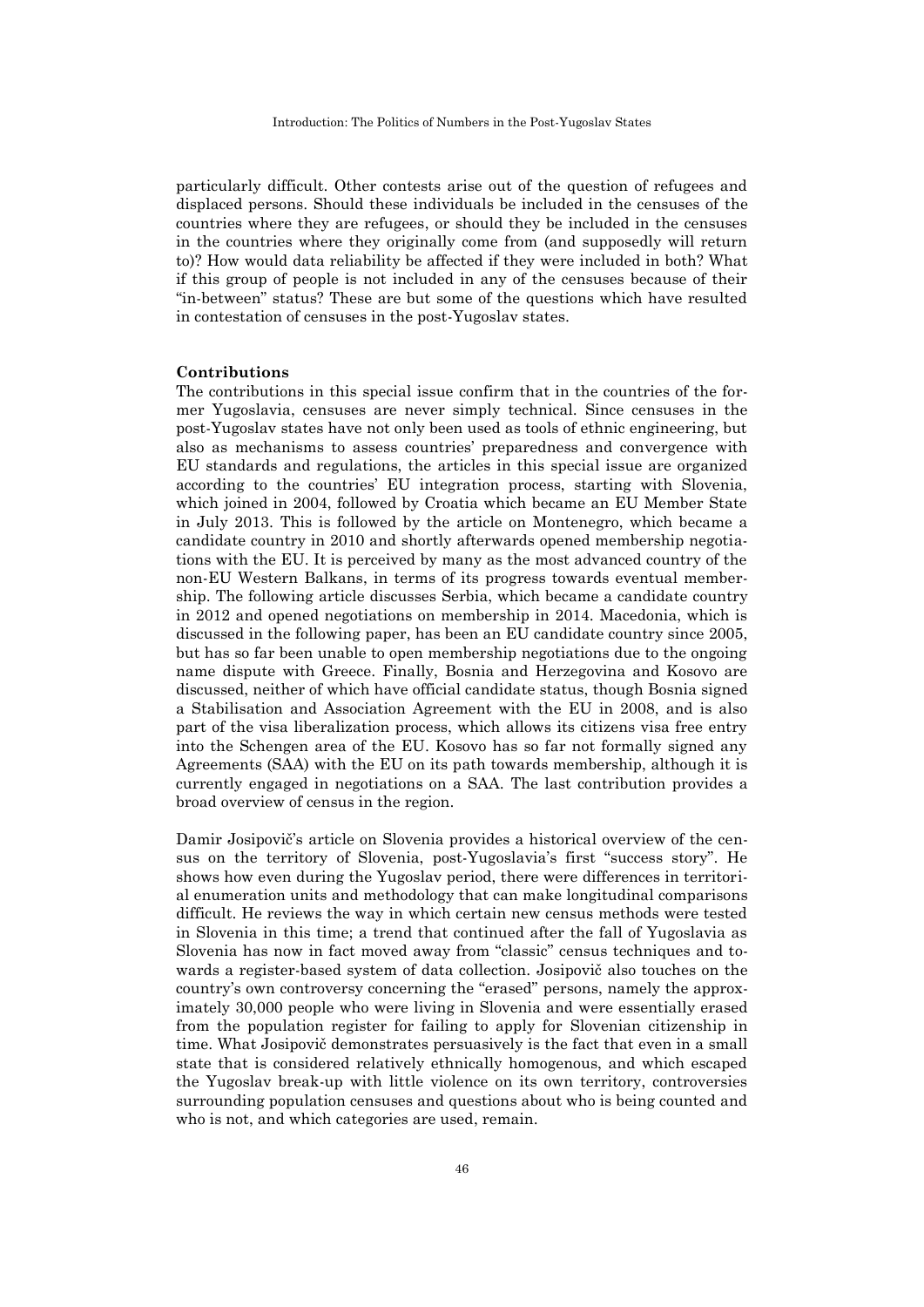Anna-Lena Hoh's article examines Croatia's census in 2011 to determine whether or not this country provides a good example in terms of the application of EU norms to a candidate country seeking to meet accession requirements. While the technical aspects of the census were broadly viewed as meeting the needed requirements, the inclusion of sensitive ethnicity/nationality questions in a semi-closed manner can be viewed as a weakness. Further, she explains how the linkage between certain political participation rights for minorities and census results have increased inter-group tensions, particularly with the Serb minority.

Ivan Vuković's contribution on Montenegro provides a broad historical overview of the country's 20th century experience of independence, its incorporation in various south Slav polities, and then its renewed independence in 2006. The options available to citizens in censuses in this time reflect the various political interests of the ruling regime, and as such while the actual population structure had not changed in noticeable ways, the manner in which people declared themselves in the numerous censuses held in these various constructs did fluctuate significantly. His detailed review of ongoing political dynamics and the census results of 2003 and 2011 demonstrate the interplay among the responses of citizens, meanings of identification, political party development and evolution, and broader political strategies. He also highlights very clearly how censuses can be used as tools of nation-building and reflect ongoing political issues in a country that is still trying to find the meaning of Montenegrin nationhood, now that it has found Montenegrin statehood.

Mina Djurić-Nikolić and Laura Trimajova look at the two most recent censuses in Serbia (2002 and 2011), analyzing the results and related politics in this heterogeneous state. They discuss the impact of census boycotts in Kosovo, but also responses among Hungarians (primarily in Vojvodina), Albanians in southern Serbia, among Bosniaks and the Roma. They survey the political dynamics evident during these two enumeration periods, and the policies of guaranteed representation thresholds among various minority groups. They conclude that many minorities still contest Serbian censuses and feel insufficiently integrated into the census project and the state more generally.

Roska Vrgova provides an overview of the consistently contentious census experience in Macedonia – the only country in the region in which the latest census failed. She outlines the historical context for debates on demography and population, and the impact of built-in quotas in the Ohrid Framework Agreement, which has reinforced the belief that every person counted matters. Vrgova also reviews the role of the census in identity consolidation through public policy – a theme repeated in several of the contributions. She concludes that although the most recent attempt to hold a census in 2011 failed due to technical issues over who is counted and how the results will be used, this failure in fact reflects deeper political issues between the Macedonian and the Albanian population. Because political representation and certain group rights are linked to representative figures from the census, each census exercise becomes a form of political mobilization and a 'game of numbers.'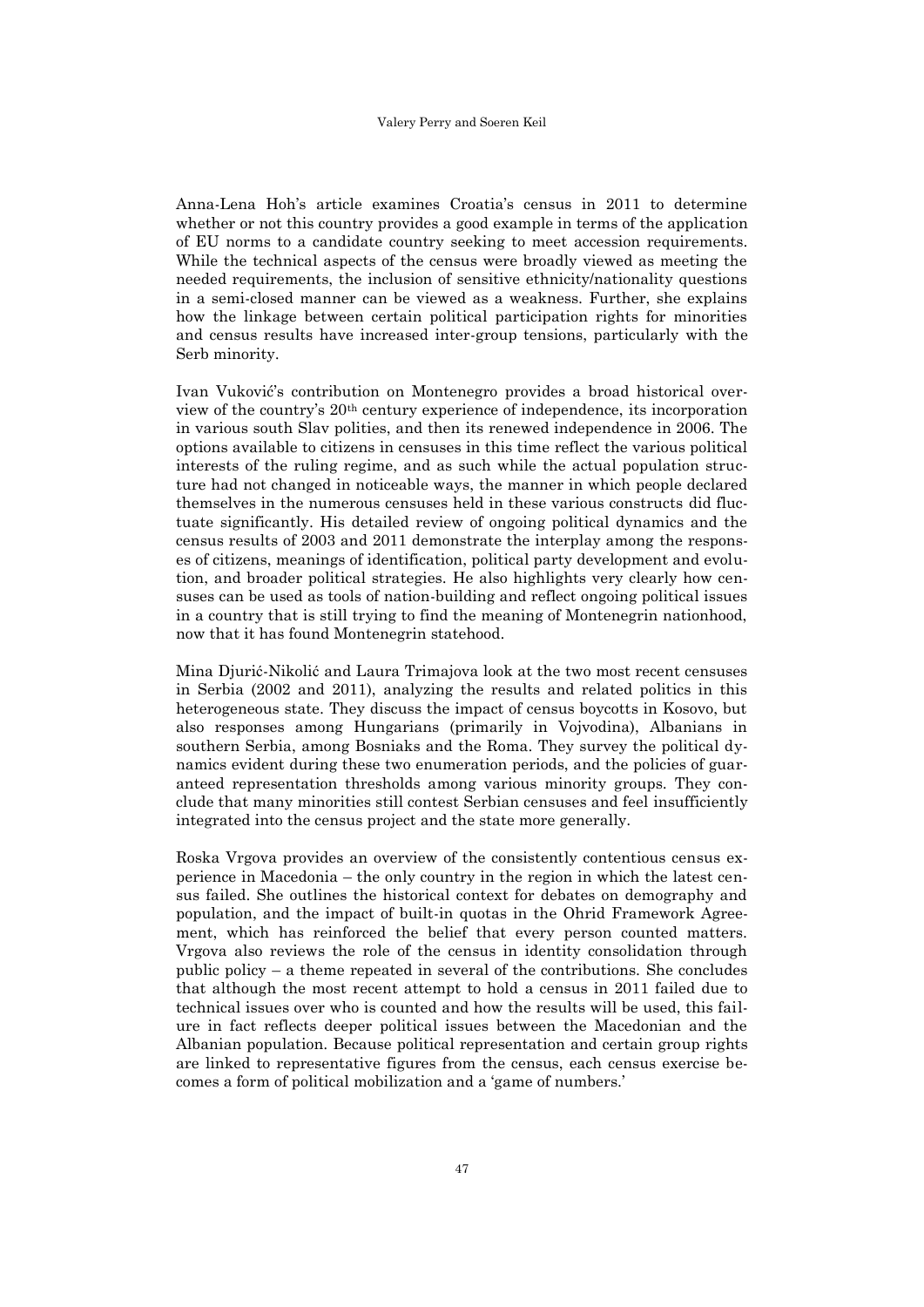Valery Perry looks at the 2013 census in Bosnia and Herzegovina (BiH) – the first since the war that displaced half of the pre-war population. Twenty years after the end of the war, Bosnia continues to face significant political challenges and obstacles, most of which are driven by the nature of ethno-national parties operating in the ethno-national system devised and confirmed at Dayton. As the results of the census are not expected to be available until late 2015 (and some doubt this timeframe), she focuses on unanswered policy questions related to Bosnia's census, and questions the nature of the notion of "constituent peoples" if the census reveals that there are more "Others" than there are of a constituent group (the Croats). As is the case in Macedonia, Perry also highlights how the link of group rights is connected to absolute (and relative) numbers revealed by the census, making the count a powerful tool around which political and religious elites mobilize, often manipulating and undermining what, in essence, should be a technical counting exercise.

Mehmet Musaj explores Kosovo's contentious experience with censuses, including the boycott of the 1991 census by Albanians following Kosovo's rescinded autonomy by the Milošević regime as Yugoslavia began to disintegrate, and the 2011 census boycott by Serb municipalities in the north, as well as by some Serbs in parts of the south. He also examines the sensitive nature of the census and the consequences of relying on other data sources as he explains current controversies concerning the much smaller numbers of minorities as enumerated in 2011, and the impact that this could have on local budgeting and minority representation. Population censuses, Musaj argues, cannot only be a way towards ensuring a minority is properly represented and enjoys sufficient rights, but it can also be a way of scaling back minority rights and funding for minority communities if in fact certain minorities are demonstrated to be smaller in numbers than previously assumed.

Pieter Everaers gives a practitioner's view of the censuses in the region, grounded in his years of experience with EUROSTAT, including, most recently, as the EUROSTAT Director. He looks at the countries that participated in the 2011 census round, looking at the EU's role in supporting the development of appropriate census infrastructure and processes, and broad methodological consistency to ensure a solid basis for comparison among EU states. Reflecting on the pervasive interest in the sensitive (and, from the EU's point of view, optional) identity questions, he acknowledges the political dynamics of identitybased census campaigns, but notes that the nature of such optional questions can at best be used as an independent variable, and that absolute interpretation of responses to these sensitive questions should be avoided, since they were either non-compulsory questions or people had the option to 'not declare'.

In the conclusion, Soeren Keil poses a number of questions related to policy issues and the censuses. He argues that censuses are *always* more than just a technical counting exercise. Discussions in Western Europe focused on regional funding, infrastructure support and long-term policy planning, and were often as contested and heated as questions over identity, religion and mother tongue in the post-Yugoslav states. However, Keil demonstrates that identity-related questions in an area in which identity is still in flux, and in which fundamental demographic changes have recently taken place, prevent any focus on more policy-oriented discussions. In their EU integration process, all of the countries